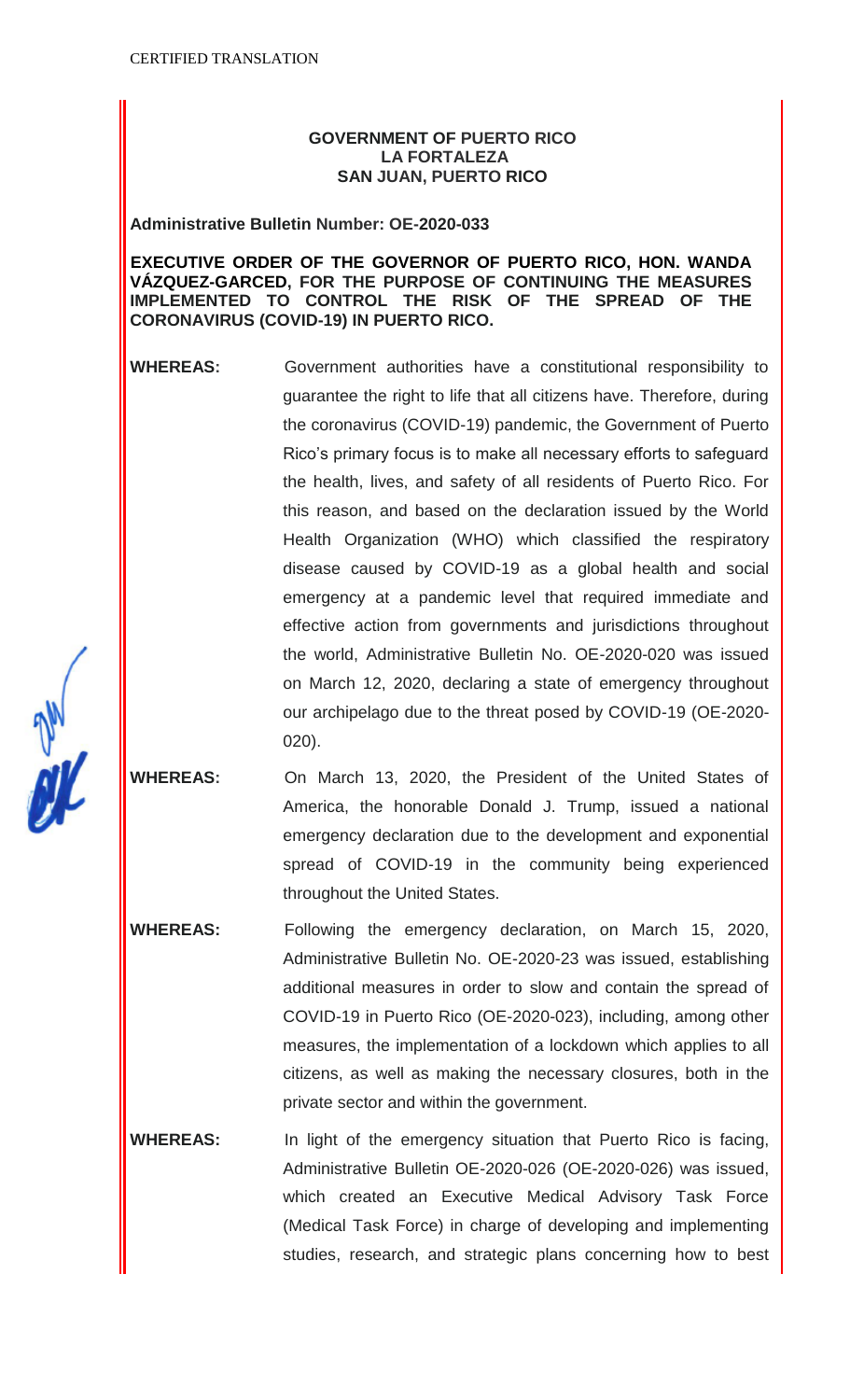manage the COVID-19 emergency, as well as advising the Governor of Puerto Rico and the Secretary of Health in the decision-making process regarding public health and other matters related to this emergency. Both the physicians that make up the Medical Task Force and the Department of Health recommended extending the measures taken by the Governor to contain the spread of COVID-19 for an additional period, along with some modifications, which were accepted.

**WHEREAS:** On March 30, 2020, Administrative Bulletin No. OE-2020-029 was issued in order to extend the lockdown, as well as government and business closures until April 12, 2020 (OE-2020- 029), with specific exceptions.

**WHEREAS:** On April 9, 2020, the Governor of Puerto Rico held a meeting with various heads of agencies, members of the Medical Task Force, and members of the Economic Task Force in order to discuss the next steps to be taken.

**WHEREAS:** To date, 788 cases of COVID-19 and 42 deaths related to COVID-19 have been confirmed in Puerto Rico. All groups consulted agree that the preventive measures taken have made it possible to contain the spread. This has been confirmed by the percentage of positive results in the tests that have been carried out, as well as the small number of people going to the hospital and emergency rooms as compared to other jurisdictions. It has also been observed that even though more cases have been added to the total, the daily percentage of positive test results has declined in the last few days, from around 17% on April 1st to 13% as of today. In addition, we have been able to control the pace of the spread and maintain it at a manageable level, unlike many other affected jurisdictions.

**WHEREAS:** Article 6.10 of Act 20-2017, as amended, known as the *Puerto Rico Public Safety Department Act*, empowers the Governor to declare a state of emergency on our Island, and "to establish or modify state regulations, orders, plans, or measures for emergencies or disasters as deemed necessary," as well as "to enact, amend or repeal any regulation, and to enact, amend, or rescind any order as deemed appropriate during the state of emergency or disaster."

**WHEREAS:** In the event that an epidemic threatens the health of the people

2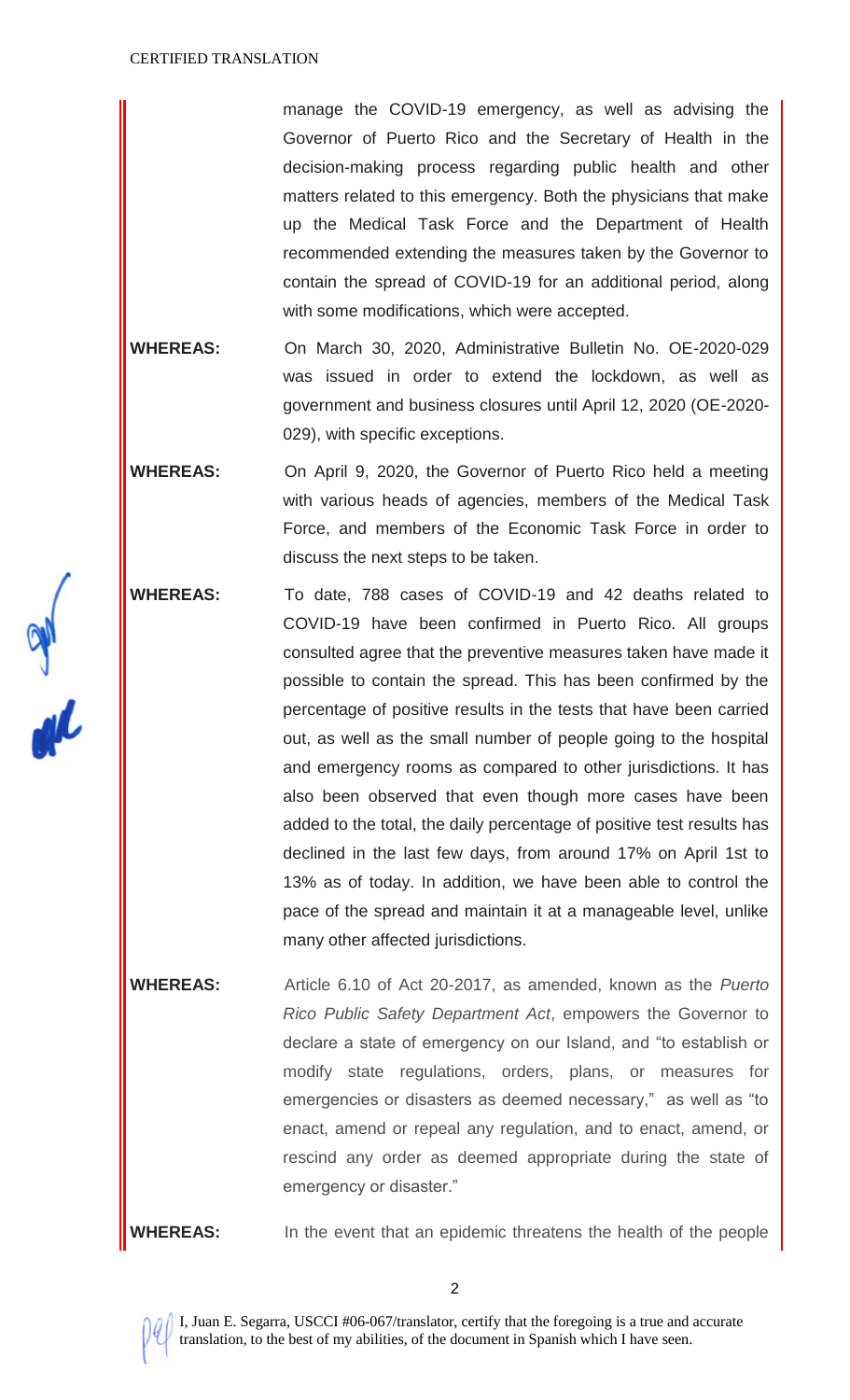of Puerto Rico, Act 81 of March 14, 1912, as amended, known as the Health Department Act, empowers the Department of Health to take any measures it deems necessary to combat said threat, including measures to isolate and quarantine people who have been exposed to or who have contracted infectious diseases that pose a threat to public health, in accordance with the provisions of Regulation No. 7380, known as the "Regulation for Isolation and Quarantine."

- **WHEREAS:** Under Constitutional Law, the State may restrict the fundamental rights of individuals when there is a compelling interest and when it is the least expensive option. In this case, public health is the compelling interest in light of a pandemic for which there is still no vaccine, which makes it imperative to implement measures that may affect fundamental rights.
- **WHEREAS:** The severity of the situation presented by this epidemiological emergency and the ease with which COVID-19 is transmitted from person to person has led forty-two (42) states throughout the United States to issue "stay-at-home" orders, prohibiting people within their respective territories from going outside unless they are doing so for essential business, as well as closing all public and private establishments that are not essential to managing the emergency.

**WHEREAS:** In order to prevent and control the spread of the virus in Puerto Rico, difficult but necessary measures must be implemented to guarantee the right to life of all citizens.

**WHEREAS:** This Administration acknowledges that these measures must be accompanied by mechanisms that will allow for the operation of industries, services, and sectors of the economy that are necessary to adequately and effectively respond to this emergency.

**WHEREAS:** The projections presented by the Medical Task Force and the Department of Health concerning the potential exponential spread of the virus that would result from suspending the implemented social isolation measures at this time make it imperative to extend the curfew and partial or total lockdowns of private and public operations, as applicable.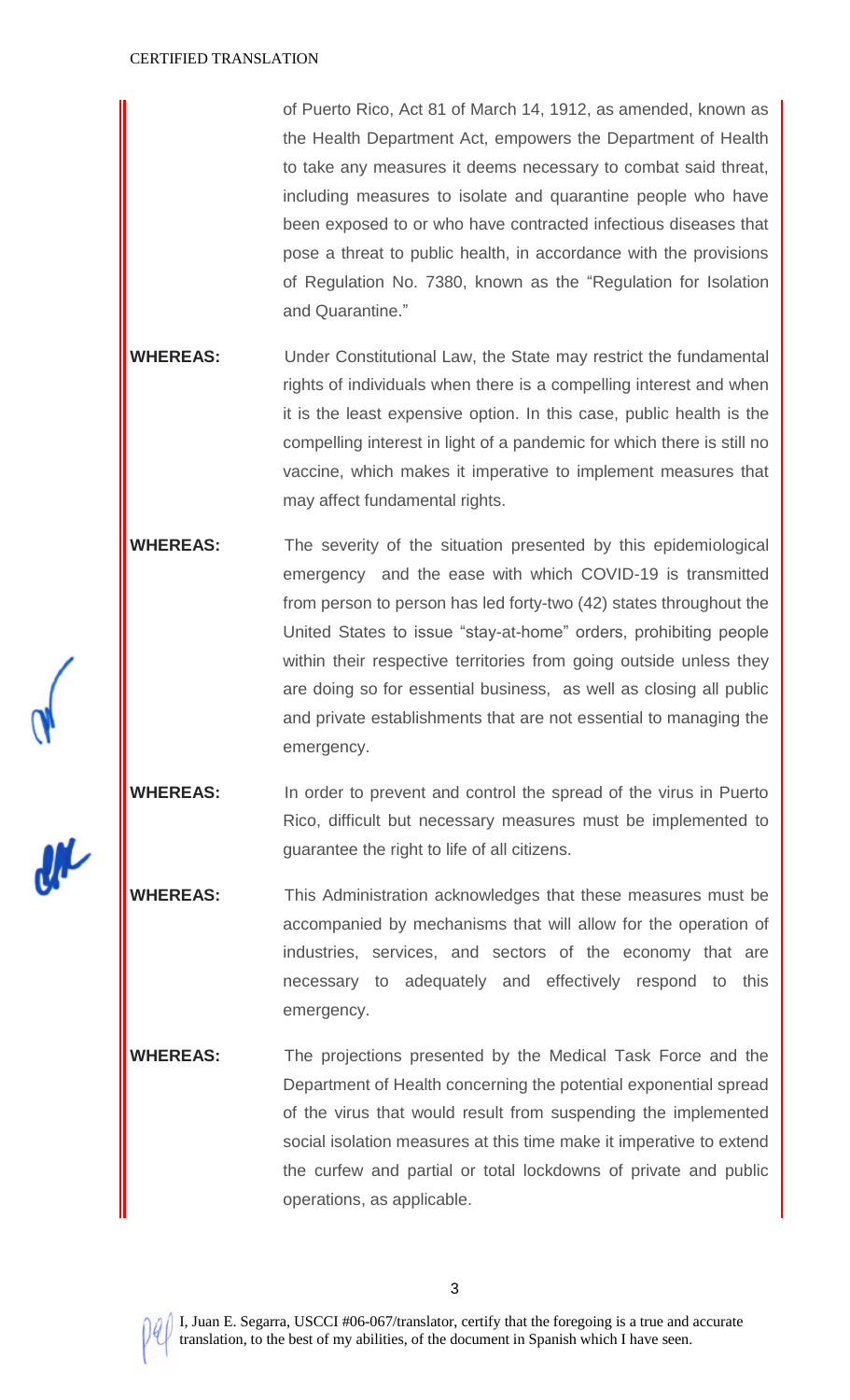- **WHEREAS:** On March 28, 2020, the U.S. Department of Homeland Security's Cybersecurity & Infrastructure Security Agency published a document titled, "Guidance on the Essential Critical Infrastructure Workforce: Ensuring Community and National Resilience in COVID-19 Response," whereby certain parameters were established for helping state and local governments determine which activities, businesses, jobs, and industries can be considered as essential within the context of the emergency created by COVID-19 ("The Guide").
- **WHEREAS:** The Guide was issued in order to assist public officials in their role of protecting the community while ensuring the continuation of services that are critical to public health and safety and to economic security.
- **WHEREAS:** The Guide provides that the decision over what constitutes an essential business or activity isn't definitive, but rather that public health considerations linked to concerns specifically related to COVID-19 in each jurisdiction should be taken into account.
- **WHEREAS:** Although the spread of COVID-19 has been contained to some degree, the risk of contagion continues in Puerto Rico.
- **WHEREAS:** Constitutional rights do not completely prevent the State from reasonably regulating how those rights are exercised as long as they are regulated based on a compelling interest, such as public health, and as long as it is the least expensive means.
- **WHEREAS:** I, WANDA VÁZQUEZ-GARCED, Governor of Puerto Rico, by virtue of the powers inherent to my office and the authority vested in me by the Constitution and the Laws of the Government of Puerto Rico, hereby DECLARE and ORDER the following:
- **Section 1: LOCKDOWN.** A lockdown remains in effect in Puerto Rico. **EVERY CITIZEN ON THE ISLAND OF PUERTO RICO IS INSTRUCTED TO REMAIN AT THEIR PLACE OF RESIDENCE OR SHELTER 24 HOURS A DAY, 7 DAYS A WEEK DURING THE LOCKDOWN PERIOD, WHICH EXTENDS THROUGH MAY 3, 2020, INCLUSIVE.** Any citizen who does not qualify for any of the specific exemptions described below herein may leave their shelter between **5:00 a.m.** and **9:00 p.m. EXCLUSIVELY** under the following circumstances: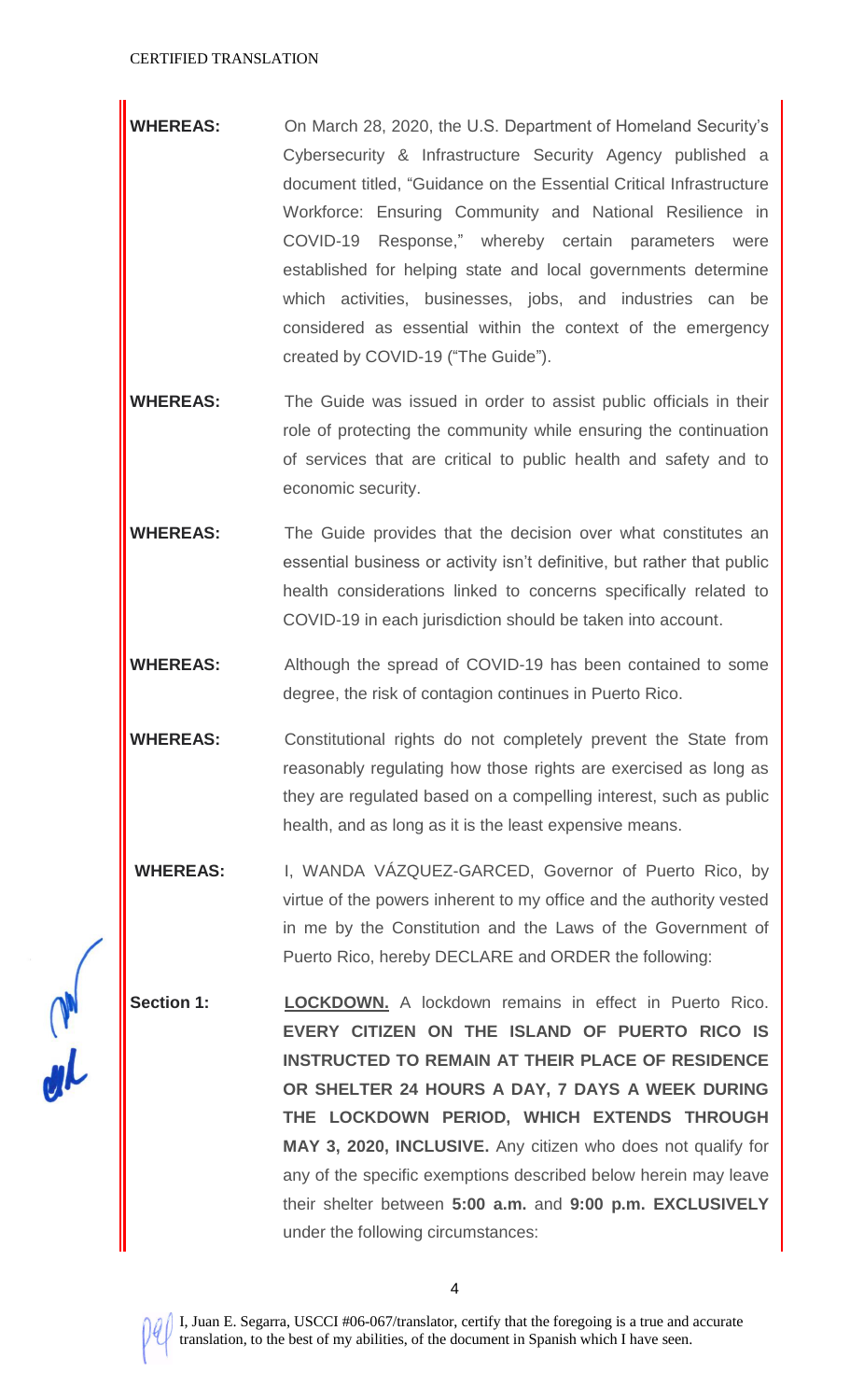(a) to go to a medical appointment, hospitals, laboratories, or hospital medical service centers;

(b) to acquire food, pharmaceutical products, and essential supplies.

(c) to visit one of the exempted establishments for necessary or urgent business.

(d) to receive exempted services, which are specified in subsequent sections of this Order.

(e) to provide any of the exempted services specified to be in subsequent sections of this Order.

While this Order is in effect, any owner and/or person in charge of a residence who allows people other than cohabitants to congregate in order to hold meetings, gatherings, parties, or any activity not permitted under this order in said residence and its surroundings, shall be considered to be in violation of the executive order and shall be subject to the penalties established by law. Given that public health represents a compelling interest that the State is required to preserve, and even more so when scientific evidence shows that the main way in which the virus spreads between humans is through droplets produced and expelled when an infected person coughs, sneezes, or talks, the least expensive means to control the risk of spreading the virus is to regulate this type of activity. In addition, some recent studies suggest that COVID-19 can spread throughout asymptomatic people who are which makes it important to maintain proper social distancing to prevent the spread of this disease.

**Section 2: <b>QUARANTINE** ORDER. Under the authority granted by the Constitution of Puerto Rico, by Act 20-2017, as amended, *supra*, and by Act 81 of March 14, 1912, as amended, *supra*, we reiterate that **every person who is reasonably suspected to have been exposed to COVID-19, regardless of whether or not they show signs of infection, is hereby ordered to remain in quarantine for 14 days in order to prevent or limit the transmission and spread of the virus**. This means that the person must remain strictly at home and restrict their activities outside their home in order to prevent the risk of infection in the

5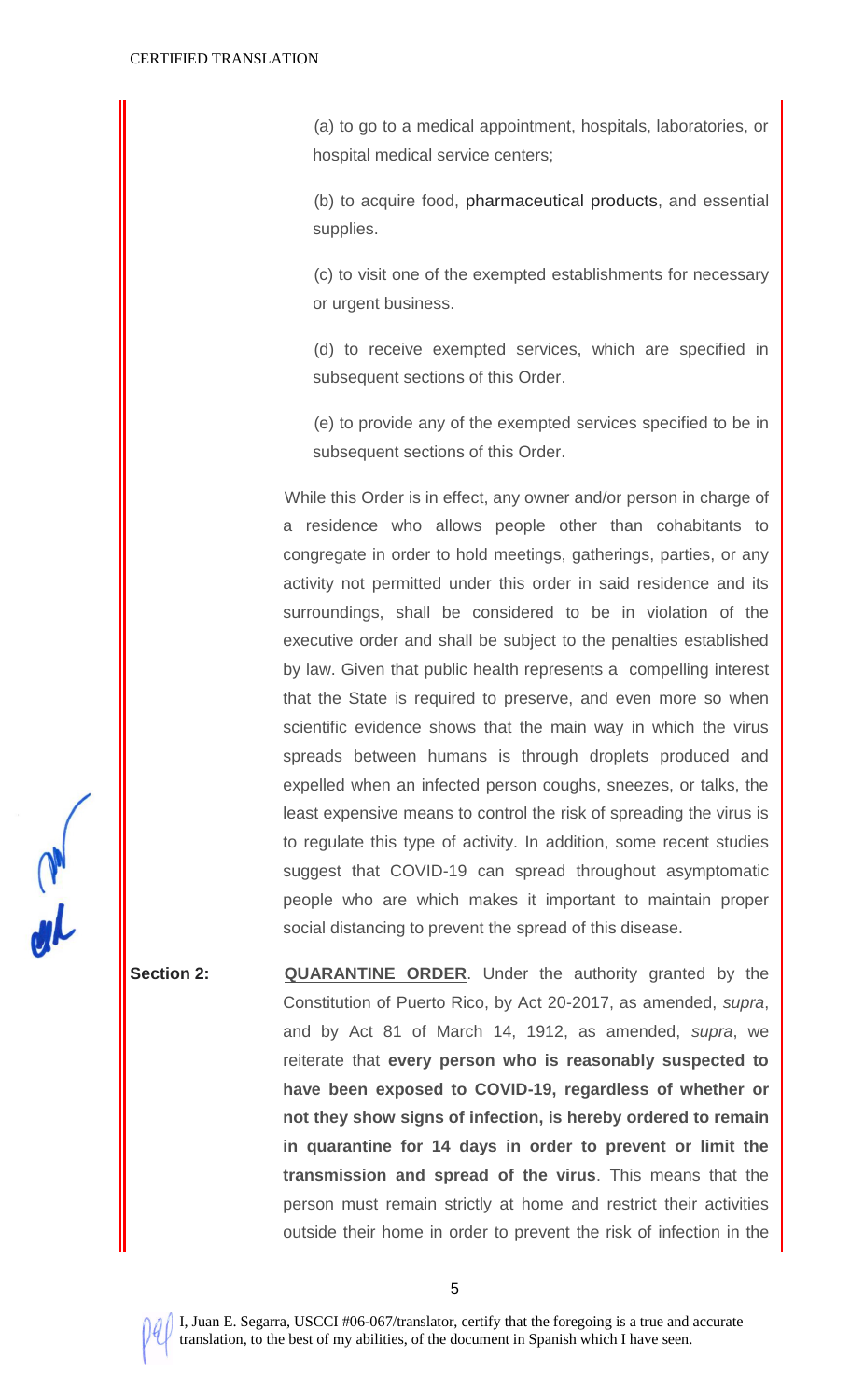community. **It is further ordered that any person who has been diagnosed with COVID-19, or who is reasonably suspected to have been infected with COVID-19 must socially isolate for 14 days; the purpose of this confinement or restriction of movement, in conformance with medical instructions, is to prevent putting public health at risk and preventing the spread to people who are not infected.**

Section 3: **GOVERNMENT CLOSURES AND EXCEPTIONS.** Personnel shall continue to carry out their duties and provide any services that may be offered without compromising the health and safety of employees through telework. The government's decision to not open State facilities to the public remains in effect, thus protecting both public servants and the general public and promoting telework and/or social distancing. Teleworking shall be coordinated by each head of agency with the Office of Human Resources Administration and Transformation, which shall establish the corresponding guidelines. The head of each agency or nominating authority shall issue instructions and establish a work plan for their employees, which shall be notified by their supervisors. This applies to non-essential employees who can carry out their duties with the necessary precautions. Essential employees shall continue with the work plan already established by their Agency.

# **Section 4: THE ESTABLISHMENT OF GUIDELINES BY THE AGENCIES.** The provisions established herein may be defined and supplemented in detail through guidelines issued by any agency called upon to establish rules and regulations for the services discussed herein once approval has been received from the Governor, who shall be able to delegate this function to the Secretary of State. Similarly, any head of an agency who identifies essential or emergency services that are not covered under the exemptions must submit a request for this purpose to the Secretary of State, who may approve it at his discretion. Any agency that issues guidelines in order to explain in more detail the provisions established by this Order must publish them as widely as possible once they have been approved.

**Section 5: BUSINESSES EXEMPT FROM CLOSURE.** With a lockdown established and in effect, and as long as they comply with the hours established in the lockdown, businesses dedicated to the



6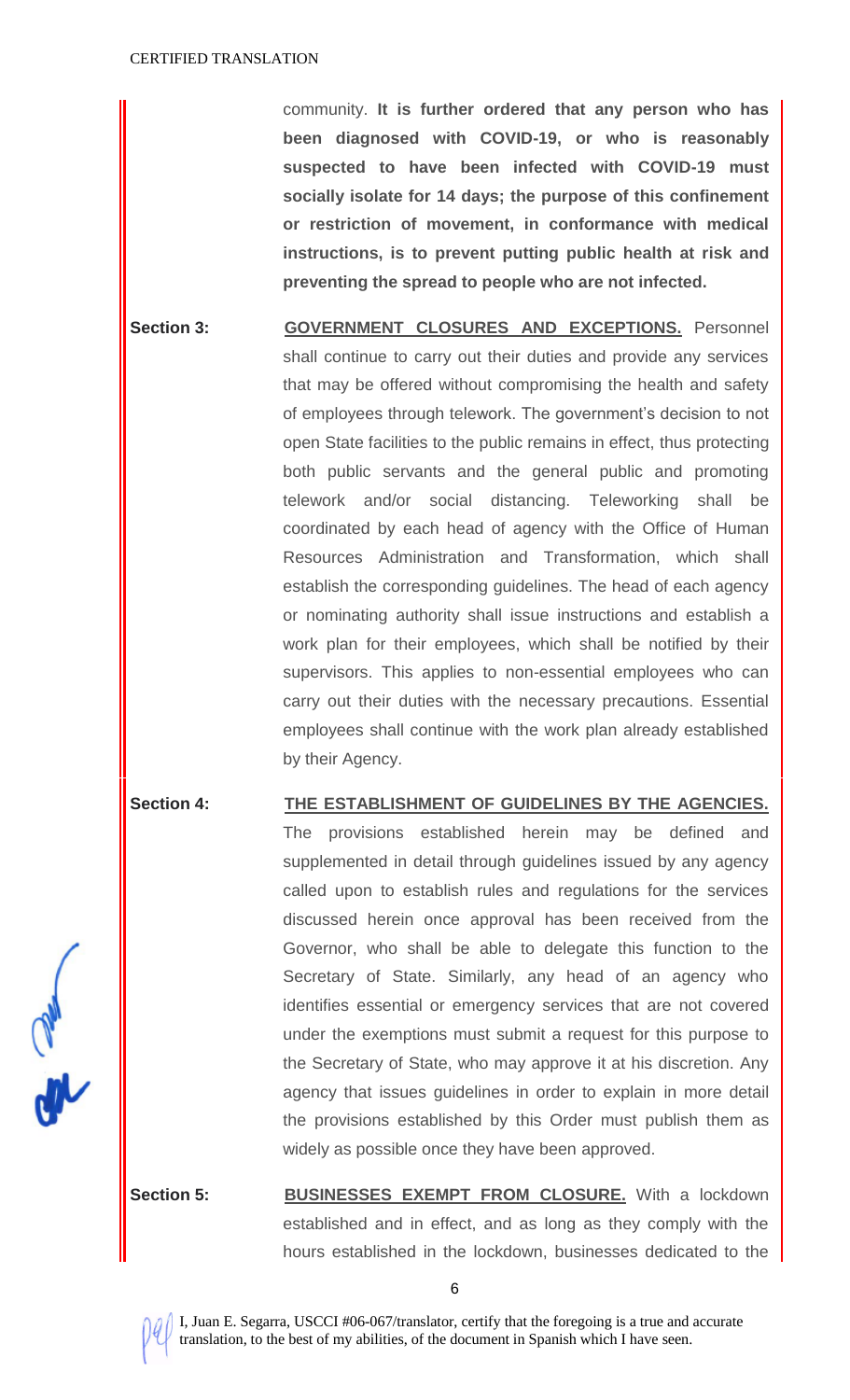following activities are exempt from the provisions of this Order:

1. **Food:**

a. The sale of prepared food, EXCLUSIVELY through drive-throughs or delivery and carry-out services, without allowing the public to dine in at their establishments.

b. Wholesale or retail sale of food.

c. Businesses related to the food and drink supply chains (including farmers and the agricultural industry), including food for animals, including food and drink processors and preparers, businesses dedicated to the distribution of food and drinks, hydroponic farms, and general agricultural activity.

d. Supermarkets and small grocery stores ("colmados"), including businesses whose components include a supermarket or general store. Supermarkets may remain **OPEN TO THE PUBLIC** Monday to Saturday from **5:00 a.m.** to **8:00 p.m.** However, in the case of supermarkets exclusively, delivery services shall be allowed until **10:00 p.m.** in order to incentivize home delivery services and to reduce the number of citizens physically visiting said establishments. These establishments shall remain **CLOSED TO THE PUBLIC** on Sundays, and as an exception, they shall **LIMIT** their operations on Sundays to cleaning, disinfecting, and managing merchandise.

e. Concerning retail points of sale such as fresh produce kiosks (fruits, greens, and vegetables) established prior to March 15, 2020, they shall be allowed to open provided that they take preventive measures in order to safeguard the health of the public (e.g. through the use of masks, gloves, disinfectant, etc.) and that they serve the public without the need for gathering people together.

#### 2. **Health:**

This includes businesses dedicated to the production, sale, or provision of services related to medications, medical supplies or equipment, or the provision of medical care services, in addition to those in their chain of supply,



7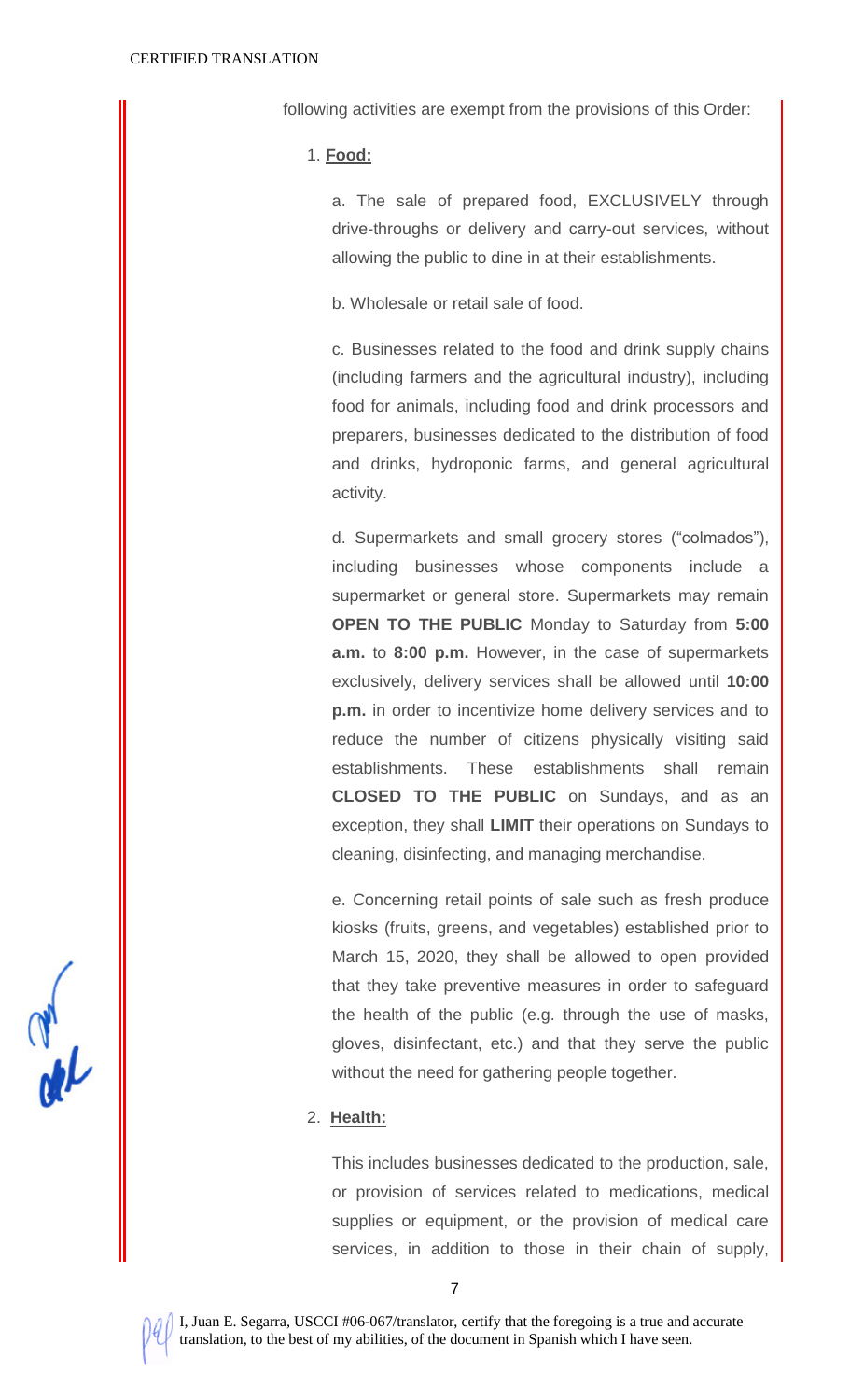including:

i. Pharmaceutical companies

ii. Medical devices (manufacturing and sale)

iii. Biotechnology and agricultural biotechnology facilities

iv. Manufacturing of hospital supplies

v. Hospitals

vi. Clinical laboratories

vii. Emergency rooms

viii. Medical services clinics

ix. Medicinal cannabis dispensaries

x. Medicinal cannabis cultivation and processing facilities

xi. Healthcare centers

xii. Blood banks

xiii. Pharmacies. However, **on Sundays, pharmacies may ONLY operate their dispensary area and** sell medication and personal hygiene products.

xiv. Elderly care centers

xv. Companies and insurers that provide health insurance plans

xvi. Veterinary clinics, by appointment

xvii. Medical specialist offices. All elective medical procedures must be suspended. **All medical specialist offices must perform an evaluation and take measures in order to determine whether to close their offices or see patients, particularly in emergency cases, which they must do by appointment and implementing rigorous safety measures.** Gatherings of people are NOT permitted. Careful attention must be paid and measures must be taken in cases related to pregnant women. All specialized care offices, like dialysis centers, cancer treatment centers, and others are exempt and should therefore continue to offer their services to their patients.

xviii. As recommended by the ADA and the Dental Board of Puerto Rico, all dental clinics shall remain closed. They may take measures to carry out emergency procedures, for

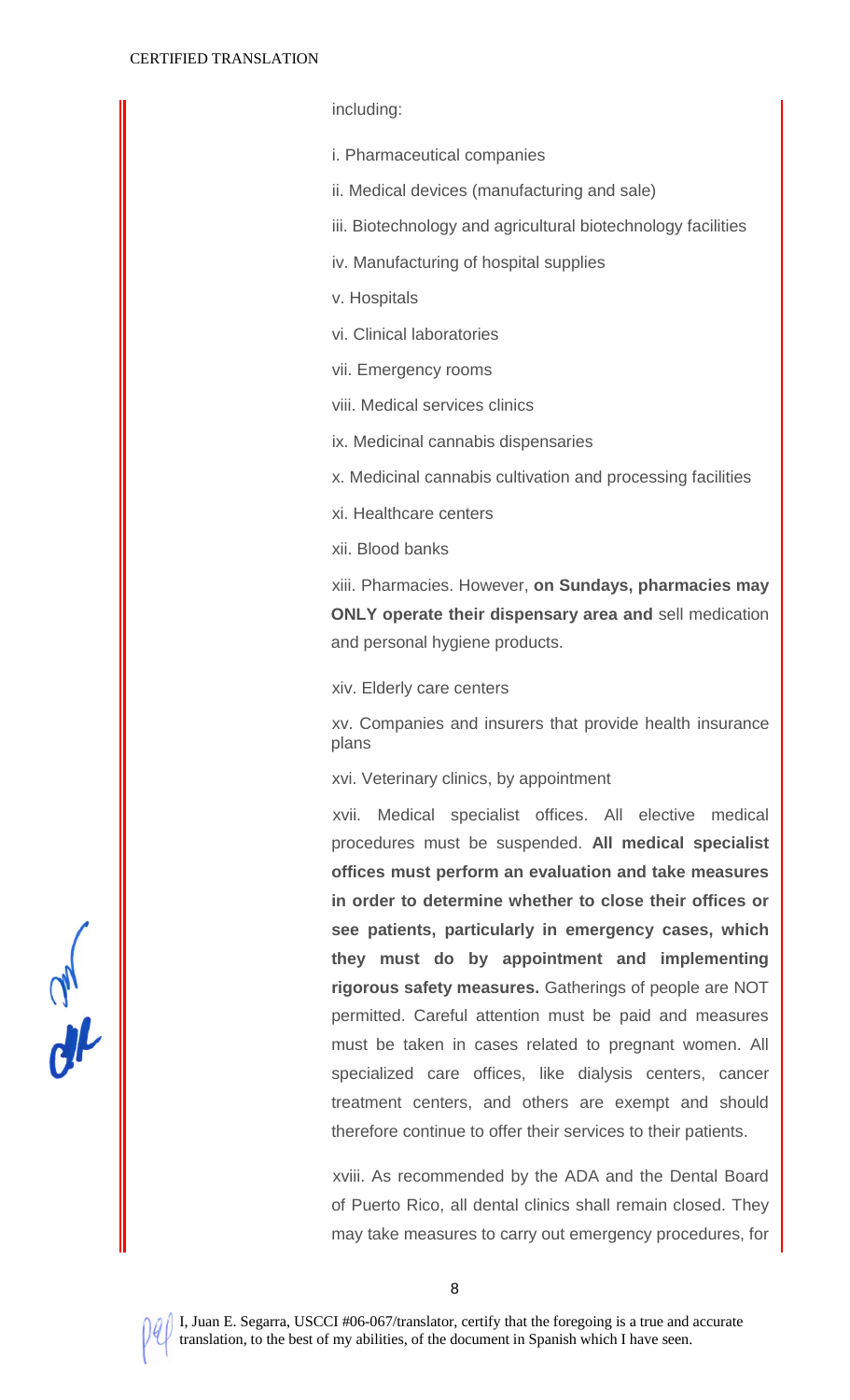which they must provide a number that patients can call to coordinate their services.

## 3. **Gas stations and their supply chain**

a. Fuel (processing, sale, and distribution)

b. Refining: gasoline, diesel, jet fuel, AV-Gas, propane gas, butane gas, natural gas, liquified gas, kerosene, among others.

- c. Blending (blends, intermediate fuels)
- d. Production, distribution, wholesale, retail (gas stations)

**From Monday to Saturday, gas stations shall operate as usual within the conditions established by the curfew. However, they may ONLY sell fuel or medications on Sundays.**

## 4. **Financial Institutions**

a. Institutions that offer banking services, such as banks and credit unions, for deposits, withdrawals, and payments.

b. Pawnshops, only for receiving goods to be pawned and for debt repayment services (the sale of goods and/or merchandise is not allowed).

- 5. **Organizations or groups that provide services that address the basic needs of vulnerable people.**
	- a. Homeless shelters
	- b. Food banks
	- c. Victim shelters
	- d. Shelters
	- e. Temporary housing

6. **Vehicle parts and repairs:** Businesses that offer vehicle parts and repair services, including automotive technicians, tire retailers, and parts distributors, may operate **in order to address emergencies on Wednesdays and Thursdays, from 9:00 a.m. to 5:00 p.m., by appointment, and shall establish a method to be contacted by phone or by email in order to coordinate said appointments.** They must ensure to manage the people whose appointments they are

 $rac{d}{d\theta}$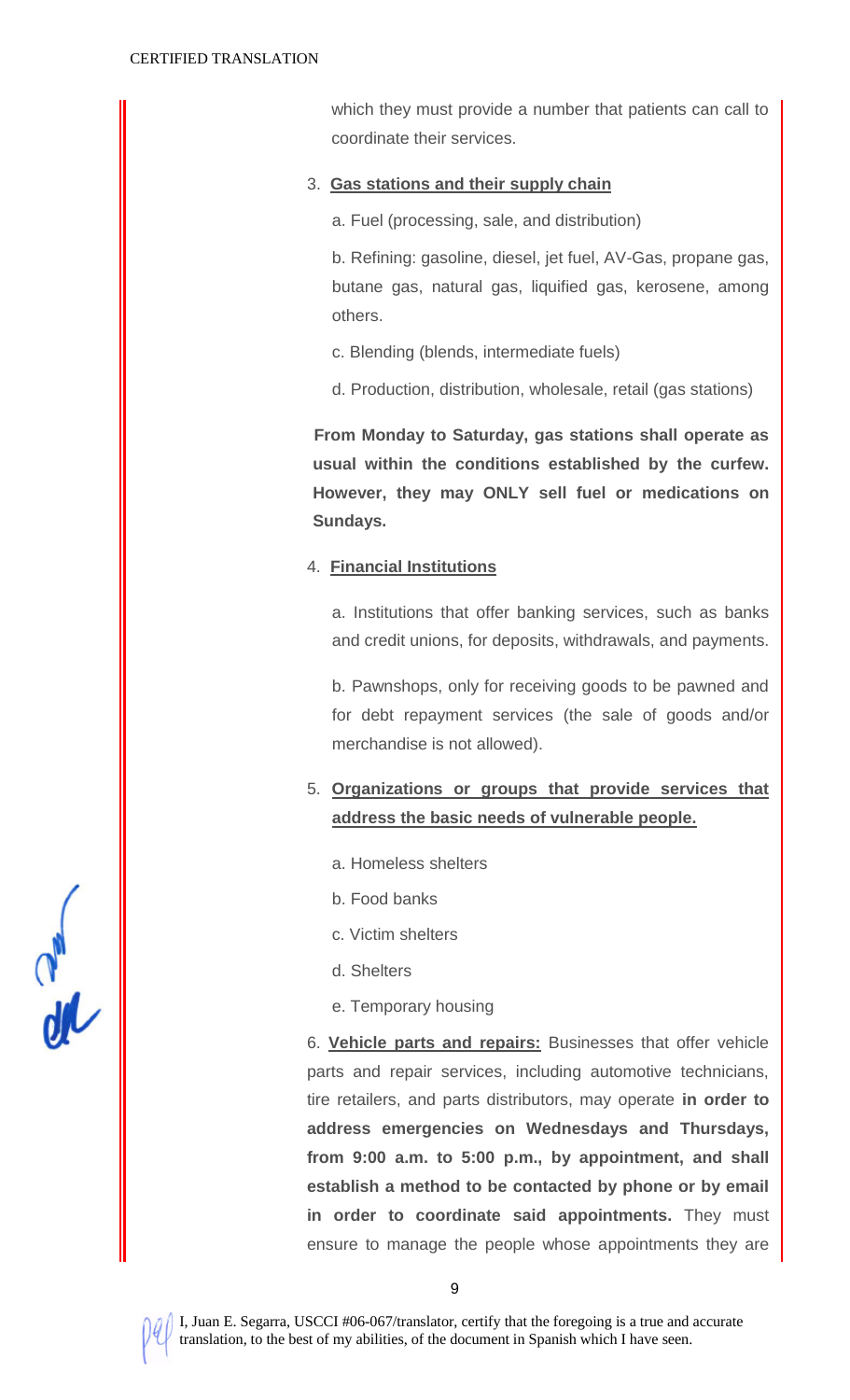handling so that they have no more than one (1) customer at a time and maintain appropriate safety measures in order to prevent the spread of the virus **while remaining closed to the general public.**

7. **Hardware stores:** Hardware stores **may open on Fridays and Saturdays between the hours of 9:00 a.m. and 5:00 p.m., exclusively by appointment, establishing some method for being contacted by phone or email in order to coordinate the sale and delivery of merchandise in an organized manner, but without being open to the general public**. The people in charge of said establishments must ensure to manage the people whose appointments they are handling so that they have no more than one (1) customer at a time. **However, as an exception, from Monday to Thursday**, they shall be authorized to dispatch orders received by phone or by any electronic communication method, orders placed by a government agency due to an emergency, or orders from businesses or service providers that are exempt under this Order.

#### 8. **Textiles**

a. Any textile business that manufactures clothing/footwear or components/equipment for the Department of Defense may continue to operate, provided that it complies with the protocols and regulations of the Puerto Rico Occupational Safety and Health Administration (PROSHA) concerning the protection of employees from the spread of COVID-19. Accordingly, PROSHA issued a communication on March 31, 2020 establishing guidelines for the contingency plan to be implemented by employers and the mechanism for obtaining the corresponding authorization to operate.

b. All textile businesses that manufacture personal protection equipment (e.g. masks, surgical caps, gowns, gloves, and other items used to protect a person's health), may continue to operate as long as they comply with the protocols and regulations of the Puerto Rico Occupational Safety and Health Administration (PROSHA) concerning the protection of employees from the spread of COVID-19. Accordingly, businesses in this industry sector are encouraged to take notice of a communication issued by



10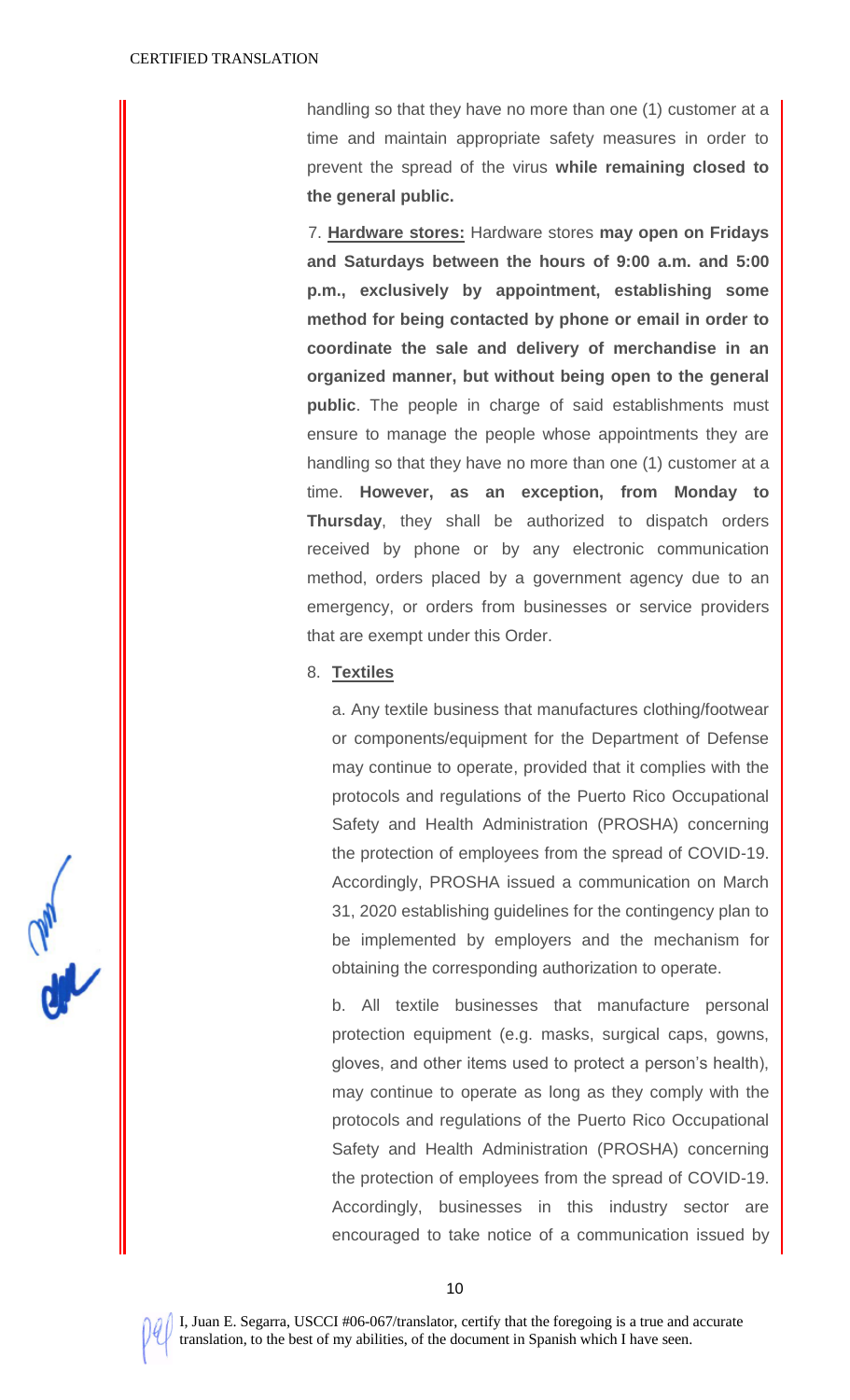PROSHA on March 31, 2020, establishing guidelines for the contingency plan to be implemented by employers and the mechanism for obtaining the corresponding authorization to operate.

Failure to comply with the Price Freeze Order or any other Order issued by the Department of Consumer Affairs (DACO) shall result in the fines and penalties mentioned in this Order and in DACO's enabling law.

**Section 6: SERVICES EXEMPT FROM CLOSURE:** The following services **may continue to be provided** as long as they are offered **in an emergency situation**, a phone number or email is made available to be contacted **without opening their locations or establishments to the public**, the preventive measures described below to safeguard health, safety, and hygiene are taken into account, and the necessary controls are established in order to achieve social distancing and prevent the spread of COVID-19:

> 1. Plumbers, electricians, people who repair, maintain, or replace home appliances, exterminators and pest control services, pool cleaning services, businesses and independent contractors who provide landscaping services, elevator repair and maintenance, security gate maintenance and repair, and other services that are necessary to maintain health, safety, and essential operations at an individual, residential, commercial, industrial, or public level. When carrying out their work, they must wear masks to cover their mouths and gloves in order to guarantee their protection and that of the clients they are serving. An establishment that would normally be open to the public in connection with these services shall not be authorized to open and must remain closed.

> Gated communities and their administrators must faithfully fulfill the directives of this Executive Order or be held liable.

> 2. Roadside assistance and locksmith service companies **may only continue to operate to address emergency cases, and they must provide a phone number or email address as contact information for making appointments.** Any establishment that is normally open to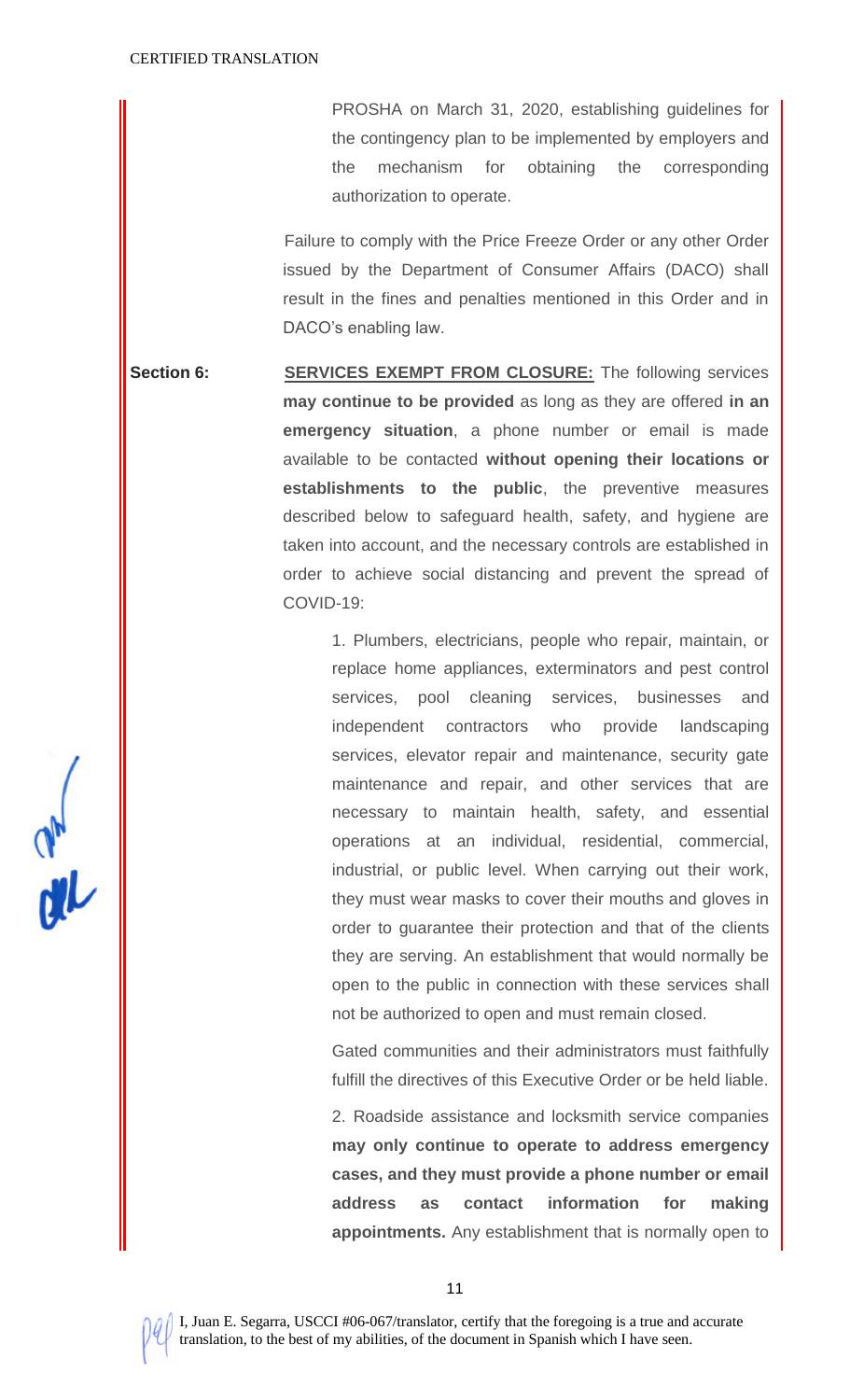the public in connection with these services shall not be authorized to open and must remain closed.

3. Courier companies may continue to operate while following health, safety, and hygiene guidelines and implementing the necessary measures for maintaining social distancing and preventing the spread of COVID-19.

4. Regarding funeral services, body collection and transfers, embalming, cremation, and interments may continue to be performed, but not wakes where the public may gather are hereby prohibited.

5. Regarding critical telecommunications infrastructure, all installation, repair, maintenance, and facility restoration services shall be permitted. This includes:

a. Infrastructure related to the Puerto Rico Electric Power Authority, the Puerto Rico Aqueduct and Sewer Authority, telecommunications, road systems, solid and biomedical waste, seaports, and airports.

b. As part of the critical telecommunications infrastructure and after coordinating THROUGH THE CALL CENTERS AND WITH A PREVIOUSLY SCHEDULED APPOINTMENT, always preventing gatherings of people and maintaining the necessary safety measures, each provider shall be allowed to establish strategic points by region, in coordination with the Puerto Rico Telecommunications Bureau, in order to provide the repair, delivery, and equipment and technology replacement services necessary for maintaining phone landlines, cellphone services, internet, cable TV, or satellite service. The above is limited to existing customers, following all health, safety, and hygiene guidelines, and establishing the necessary control to achieve social distancing and prevent the spread of COVID-19 as a result of their physical presence. The Puerto Rico Telecommunications Bureau is therefore ordered to publish the list of service locations and establishments as widely as possible. The provisions in this section shall only apply to providers that are registered, certified, or franchised by the Telecommunications



12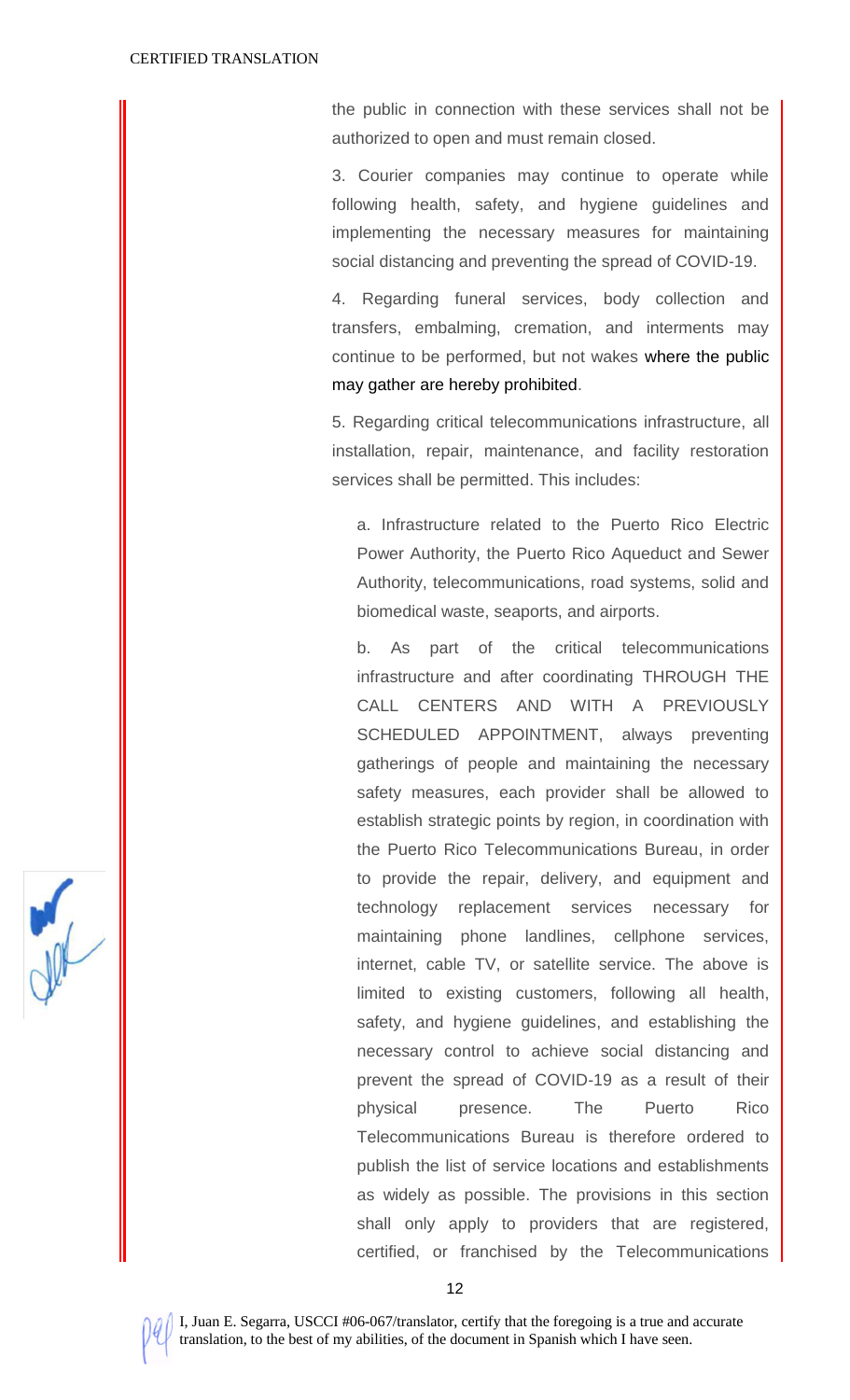Bureau. Any establishment related to these businesses that are normally open to the public shall not be authorized to open and must remain closed.

6. Garbage collection (public or private); recycling services; maintenance and cleaning services.

7. Services related to any federal agency, including the United States Department of Defense (DOD).

8. The export of non-essential merchandise, as long as it is part of the current inventory.

**Section 7: CORPORATIONS.** Article 7.12(A) of Act 164 of December 16, 2009, as amended, known as the "General Corporations Act," hereinafter referred to as the Corporations Act, provides that when a corporation's shareholders are required or allowed to participate in a meeting, a written notice must be issued confirming the location where the meeting is to be held, if any, the date and time of the meeting, and the remote means of communications, if any, through which said corporation's shareholders and their representatives may attend the meeting and vote at said meeting.

> Subsection (B) of the aforementioned article requires that said written notice be delivered to each shareholder with voting rights in said meeting no less than ten (10) days and no more than sixty (60) days before the date of the meeting. It further provides that, if said notice is sent by mail, it shall be considered to be delivered when placed in the U.S. mail, signed and addressed to the shareholder to the address shown in said corporation's records.

> It is therefore provided that, if as a result of the COVID-19 pandemic and its effects on Puerto Rico, the board of directors of a corporation established under the laws of Puerto Rico wishes to change the date or location of a previously notified shareholders' meeting, said corporation may notify its shareholders of the change by email, press release, radio ads, ads in newspapers in general circulation in Puerto Rico, phone calls, and/or a combination of these, or, in the case of public corporations, through documents publicly filed by the corporation with the Securities and Exchange Commission, as required by law, and a press release that shall also be posted on said corporation's website immediately after its publication.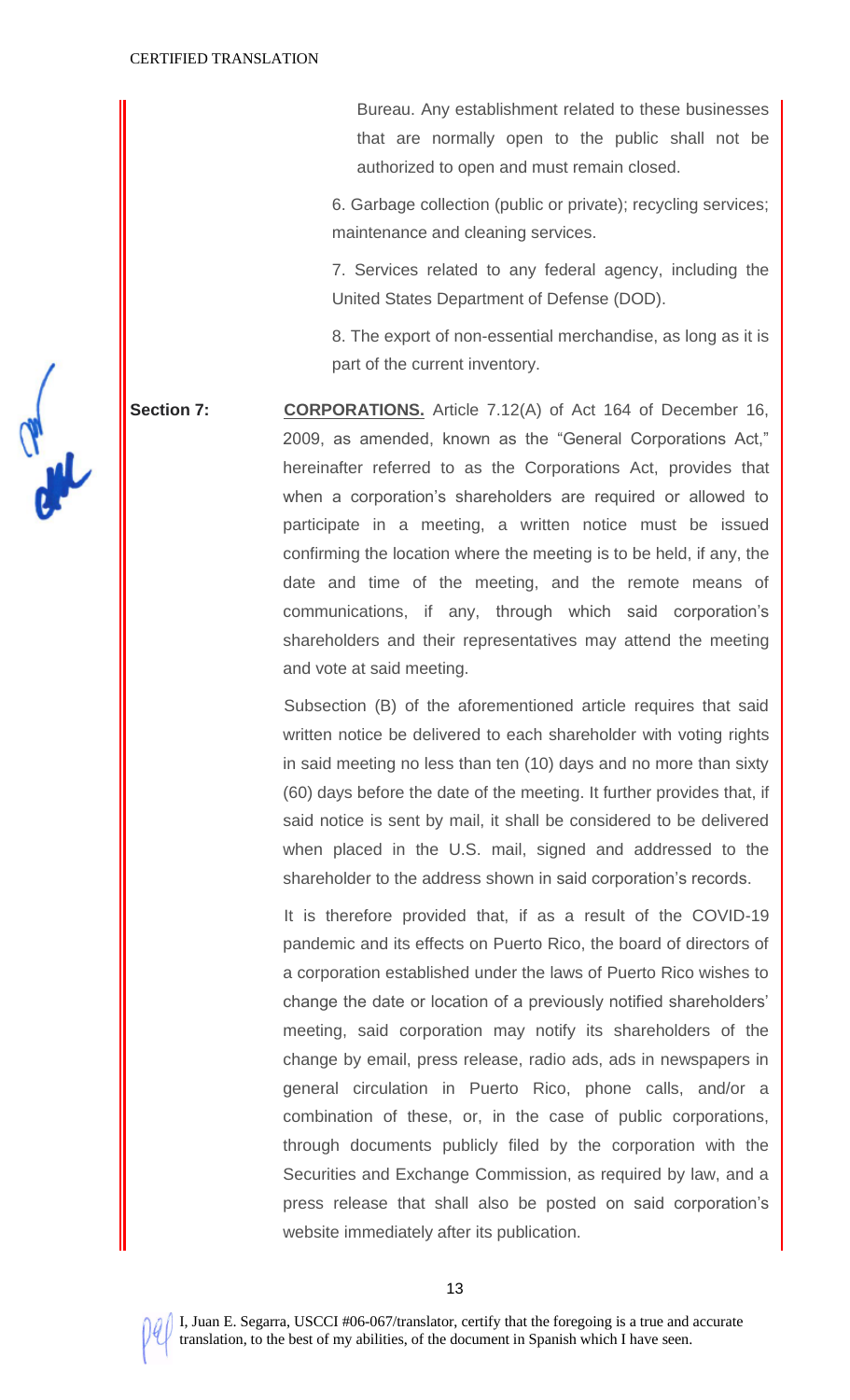It is provided that the notification of changes to dates and locations shall be permitted until the end of the state of emergency is declared.

**Section 8: PREVENTIVE MEASURES.** Every person who visits the establishments allowed to open to the public under this Executive Order during specific hours must comply with the following protective measures:

- a) Cover their mouth and nose with a mask or scarf made of fabric or other materials. Each person shall be responsible for utilizing this protective item in conformance with the recommendations issued by the Department of Health for its proper use.
- b) Every person who visits an establishment shall maintain a distance of six (6) feet from other people.
- c) In order to protect the public and avoid unnecessary gatherings, citizens should not visit establishments authorized to open in large numbers. In order to achieve this objective, the number of people who may visit a business is limited to one (1) per household. People who depend on another person's assistance to visit an establishment, either because of a physical disability or other health condition, are exempted from complying with the above.

Private establishments authorized to open to the public during specific hours in conformance with the exceptions established in this Executive Order must enforce and ensure compliance with these preventive measures. They must also safeguard the health and safety of their customers and employees. They are therefore instructed to comply with the following measures:

- a) ensure that people who visit their establishments wear masks, mouth coverings, or scarfs made of fabric or other forms of protection for the mouth and nose area. Businesses must implement measures to prevent people who are not complying with the aforementioned protective measures from entering their establishments. Employees working at these establishments must be protected in the same manner.
- b) provide stations or mechanisms at the establishment

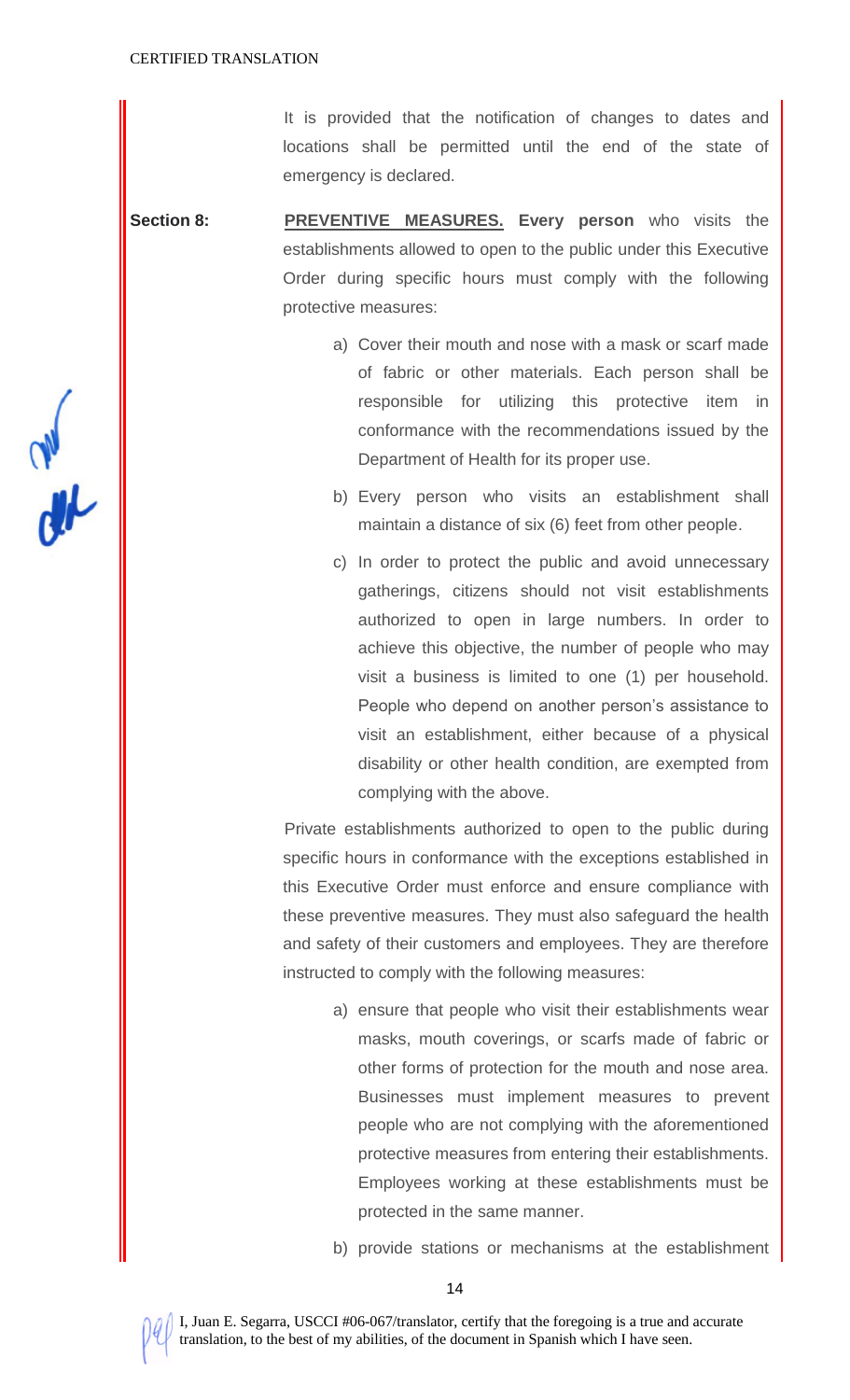for people to disinfect their hands while they are there.

- c) ensure that people who visit the establishment maintain the recommended distance of six (6) or more feet from other people, both inside and outside of the establishment. The appropriate measures must, therefore, be implemented to ensure compliance with the recommended physical distancing in queues to enter the establishment and queues within the establishment.
- d) In the case of supermarkets and pharmacies, consideration should be given to the establishment of special operating hours for customers over the age of 65.

**Section 9:** PREFERENTIAL SERVICE. It is hereby recommended that, to the extent possible, all businesses authorized to operate under this Executive Order provide preferential service to people who work in hospitals and medical laboratories, and law enforcement officers.

**Section 10:** EXEMPTED PERSONS. With the lockdown and its exceptions in place, all individuals authorized under this Order due to work and/or emergency reasons shall be exempt from this lockdown.

#### **The provisions of this Order shall not apply to:**

- 1. Individuals who provide assistance, care, food, and transportation to senior citizens, children, dependents, people with disabilities or particularly vulnerable persons who require some type of medical care, provided that proper precautions are taken to prevent infection.
- 2. Individuals duly identified as employees of public or private safety agencies at the state or federal level.
- 3. Health professionals, including mental health professionals and people working in hospitals, pharmacies, pharmaceutical companies, bioscience facilities or healthcare centers.
- 4. Personnel working in the wholesale goods and food manufacturing and supply chain, including those necessary for agricultural activity, such as agricultural centers, from the source up to consumer retail establishments where products are sold to consumers,

 $\frac{dV}{dt}$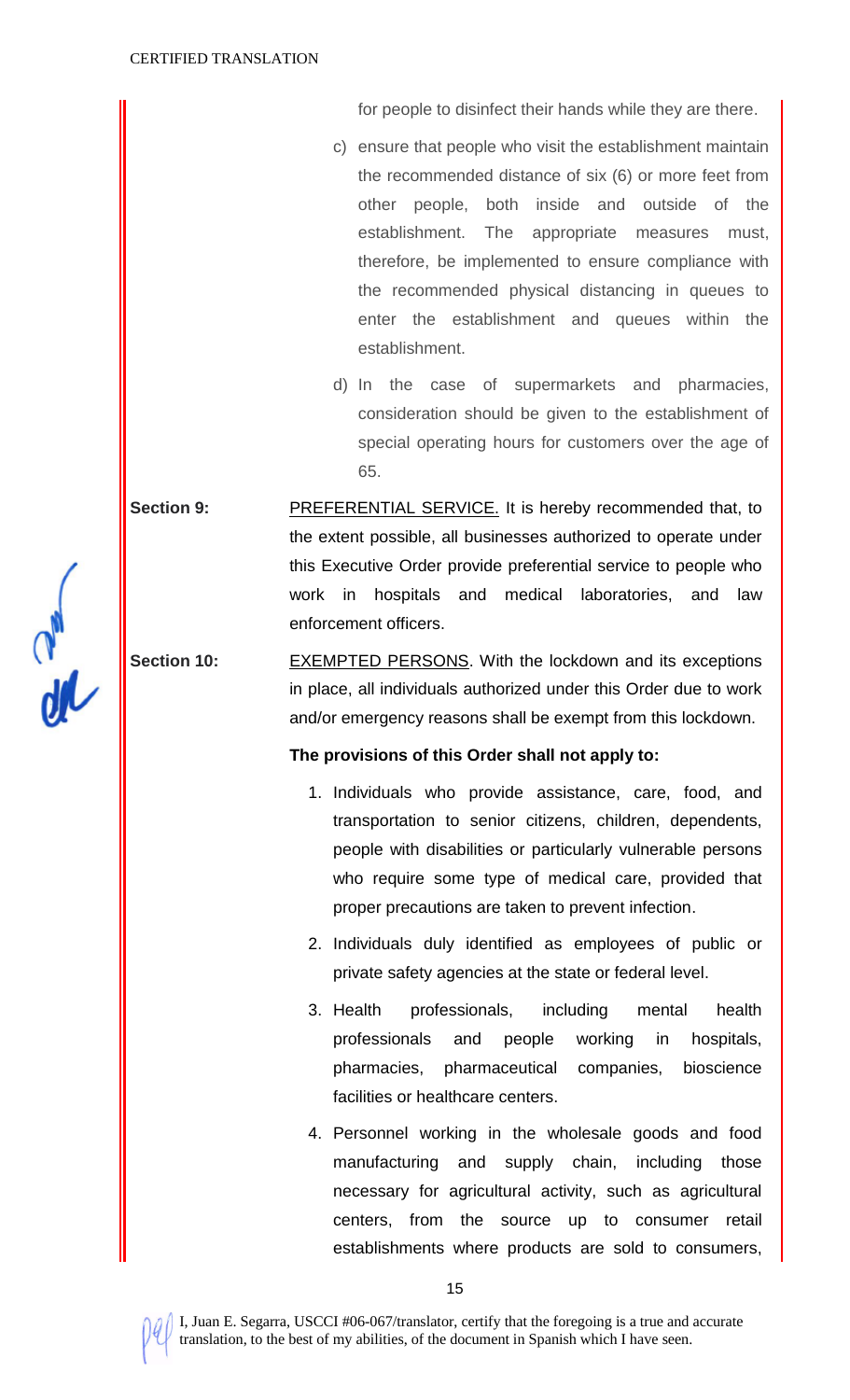$\frac{dV}{dN}$ 

including retail points of sale such as fresh produce (fruits, greens, vegetables) stands established prior to March 15, 2020.

- 5. Personnel working with utilities or critical infrastructure.
- 6. Providers of exempted services (Section 6) while performing their official duties.
- 7. Call center personnel.
- 8. Ports and airports personnel.
- 9. Members of the press and the media.
- 10. Citizens who are addressing health or emergency situations.
- 11. Officials who are carrying out critical duties in the Executive, Legislative, and Judicial Branches. These employees shall be authorized to travel on public roads in order to go to work and return home on the days and times where it is necessary.
- 12. Municipal police officers.
- 13. Members of the DNER Ranger Corps.
- 14. Puerto Rico Department of Treasury's Internal Revenue Agents.
- 15. Legal representatives of citizens who have been charged with offenses with summons to appear before the court, bail reductions, or *habeas corpus.*
- 16. People with autism spectrum disorders are authorized to conduct therapeutic outings consisting of short walks in the area near their homes, accompanied by only one person and taking all social distancing precautionary measures.

As previously stated, the rest of the population may leave their homes **EXCLUSIVELY** to visit any of the exempted establishments or businesses in order to meet a specific need, or to receive any of the exempted services, provided that the required hygiene and social distancing measures are taken. **EXCEPT IN CASES OF EMERGENCY, THE REST OF THE TIME EVERYONE MUST STAY AT HOME.** 

**Section 11: TEMPORARY PROVISIONS RELATED TO THE**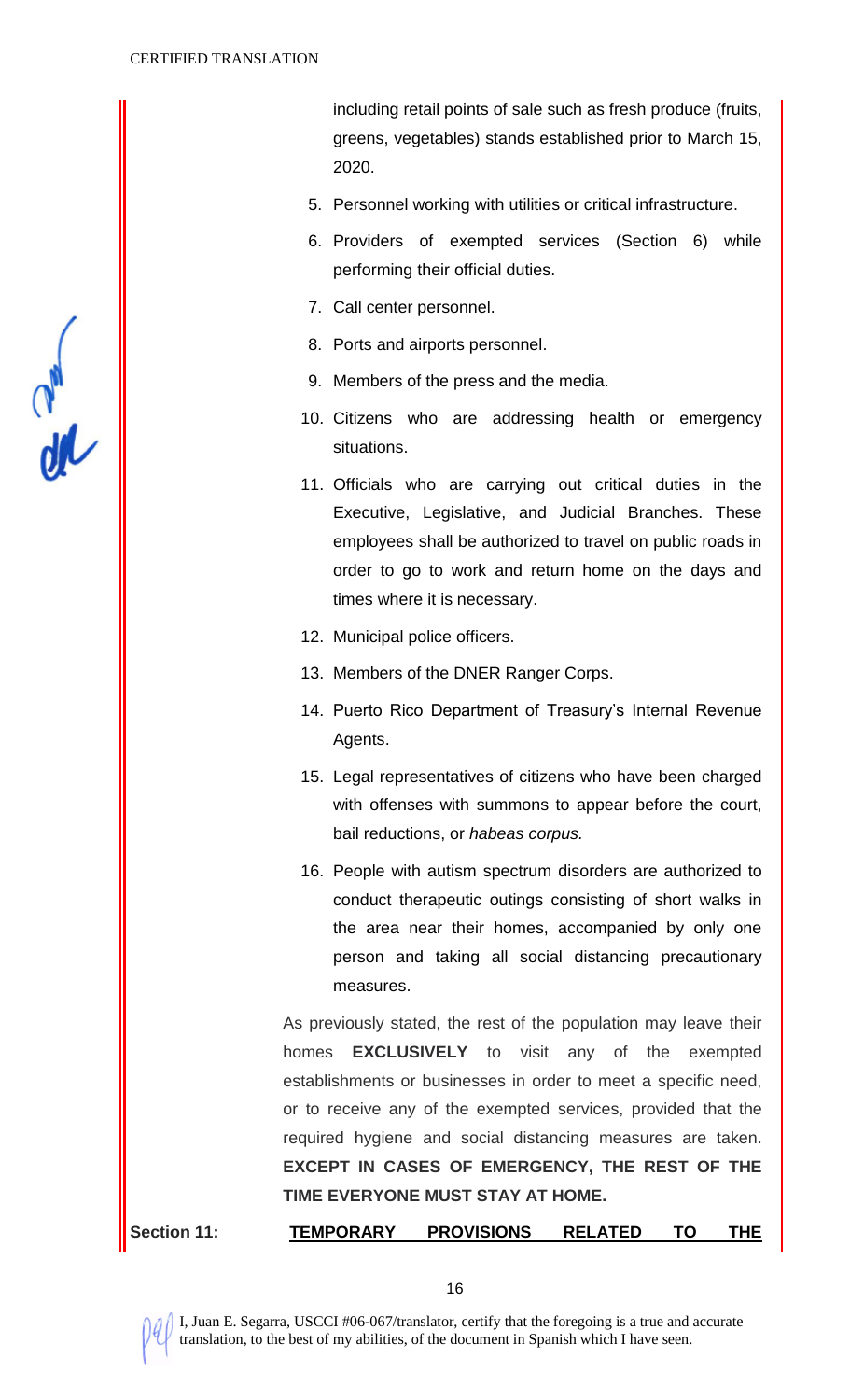**LOCKDOWN**. In the interest of ensuring that Puerto Rico's workers are paid in accordance with their contracts and the applicable laws, up to five (5) employees per employer shall be exempt from the lockdown provisions **EXCLUSIVELY on Tuesday April 14, 2020, between 5:00 a.m. and 2:00 p.m. to process** payments for the payroll periods or cycles payable during the month of April 2020. Employers must identify the necessary personnel, who shall be able to visit their workplace exclusively for this purpose and any related tasks. Also, employers must take all necessary preventive measures to safeguard the health and safety of said employees at their workplace. Any employer who uses this provision as a subterfuge to carry out work not related to the processing and payment of wages shall be subject to penalties in accordance with this Order.

Additionally, in order to promote teleworking so that Puerto Rico's workforce can continue to generate an income during the emergency created by COVID-19, employers may visit their workplace **EXCLUSIVELY on Thursday, April 16, 2020, between 5:00 a.m. and 2:00 p.m.** to gather the necessary materials and equipment, as well as to deliver them to the corresponding employees. Employers must identify the necessary personnel, who shall be allowed to visit their workplace exclusively for this purpose and any tasks related to it. In addition, employers must implement preventive measures in order to safeguard the health and safety of said employees at the workplace. Employers who use this provision as a subterfuge to carry out work not related to the collection and delivery of the materials and equipment necessary for telework shall be subject to penalties in accordance with this Order.

**Section 11: TOLLWAYS.** Tolls will continue to be collected at tollways on the roads of the Government of Puerto Rico. However, no fines shall be imposed for passing through a tollway without having sufficient balance in an Autoexpreso account while this Order is in effect due to recharging centers being closed. The Secretary of Transportation and Public Works and/or the Executive Director of the Puerto Rico Highway and Transportation Authority is hereby ordered to issue the necessary guidelines to grant a moratorium on the recharging of cards, thus complying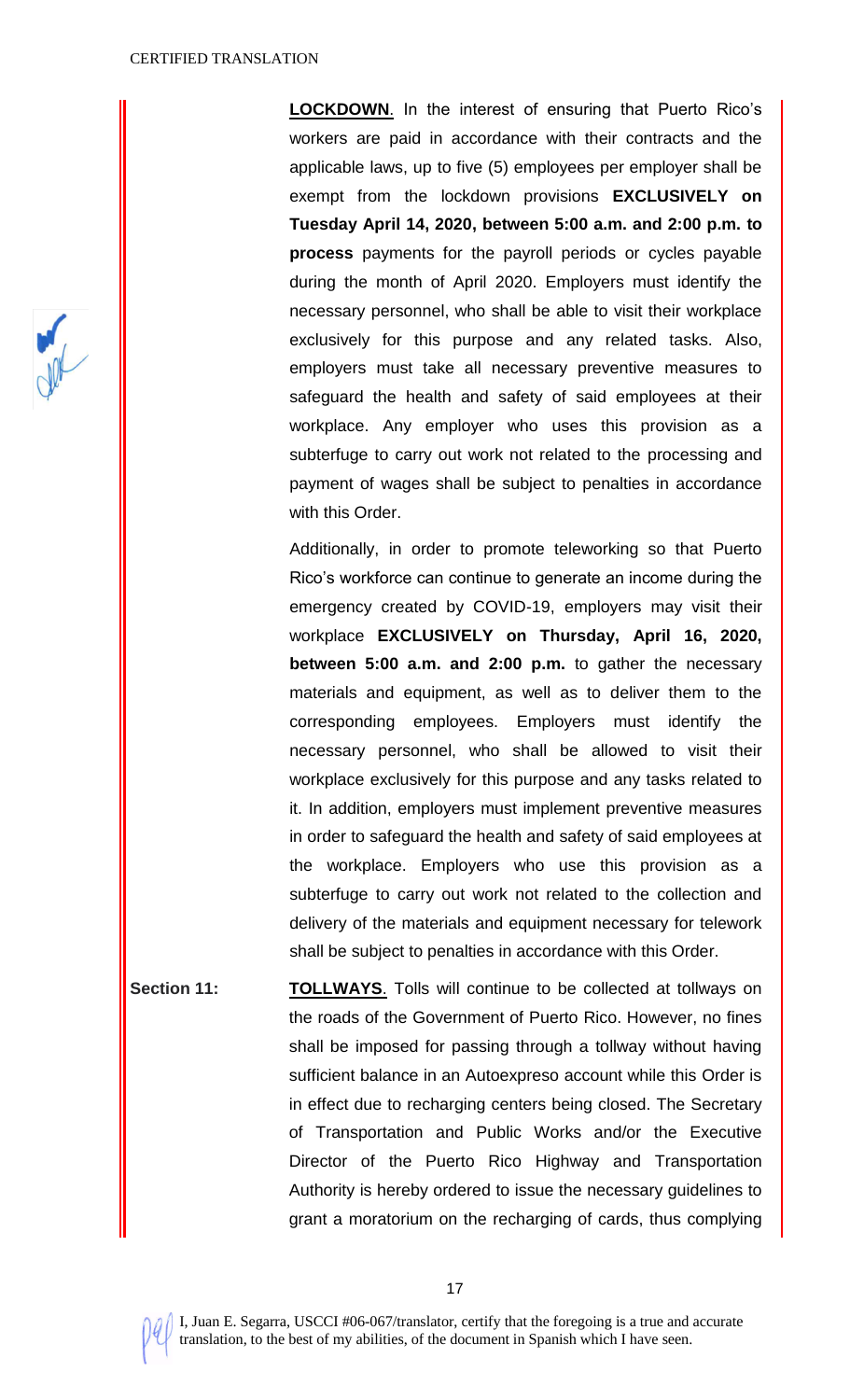$\frac{1}{2}$ 

with what has been established herein.

**Section 13: THE HOSTING OF RELIGIOUS EVENTS ELECTRONICALLY**. Priests, pastors, reverends, bishops, imams, rabbis, and/or any leader of a religious entity who does not show flu-like symptoms or symptoms associated with COVID-19 may leave their residence outside of the limitations imposed in this Order exclusively in emergency or crisis situations in order to carry out their ministerial duties when said duties cannot be fulfilled by phone or other communication methods. They shall be responsible for using protective equipment (e.g. masks, gloves, disinfectants, etc.) and shall take all necessary measures to maintain social distancing and prevent the spread of COVID-19. Any church, temple, mosque, and/or synagogue that can communicate by radio, television, or digital methods may, without the participation of its congregation, hold services, masses, cults, or any of its religion's primary events at said places, in order to broadcast it live or in a recorded format. **The number of necessary staff (e.g. sound technicians, camera operators, or assisting personnel) may not exceed 10 people and they must not have flu-like symptoms or symptoms associated with COVID-19.** In addition, proper social distancing (4 to 6 feet apart) must be maintained and the entity shall be responsible for implementing all cleaning and disinfection measures necessary to prevent infection. This activity shall be authorized to the extent that it is strictly necessary.

**Section 14: THE CLOSING OF PRIVATE BUSINESSES AND ENTITIES**. This total closure order shall apply 24 hours a day to movie theaters, clubs, concert halls, theaters, gaming halls, casinos, theme parks, gyms, bars, and any other similar establishment or event that promotes the gathering of citizens in one place.

Section 16: **CONSTRUCTION SECTOR.** Subject to the implementation of strict safety measures to safeguard the health and safety of all of our workers from COVID-19, and based on the Guidelines from the CDC, the Federal Department of Labor, and OSHA, the construction sector is hereby authorized as an essential sector in the COVID-19 emergency, **as long as it is to provide critical maintenance and repair services related to hospitals, drinking water, electricity, and communications.**

18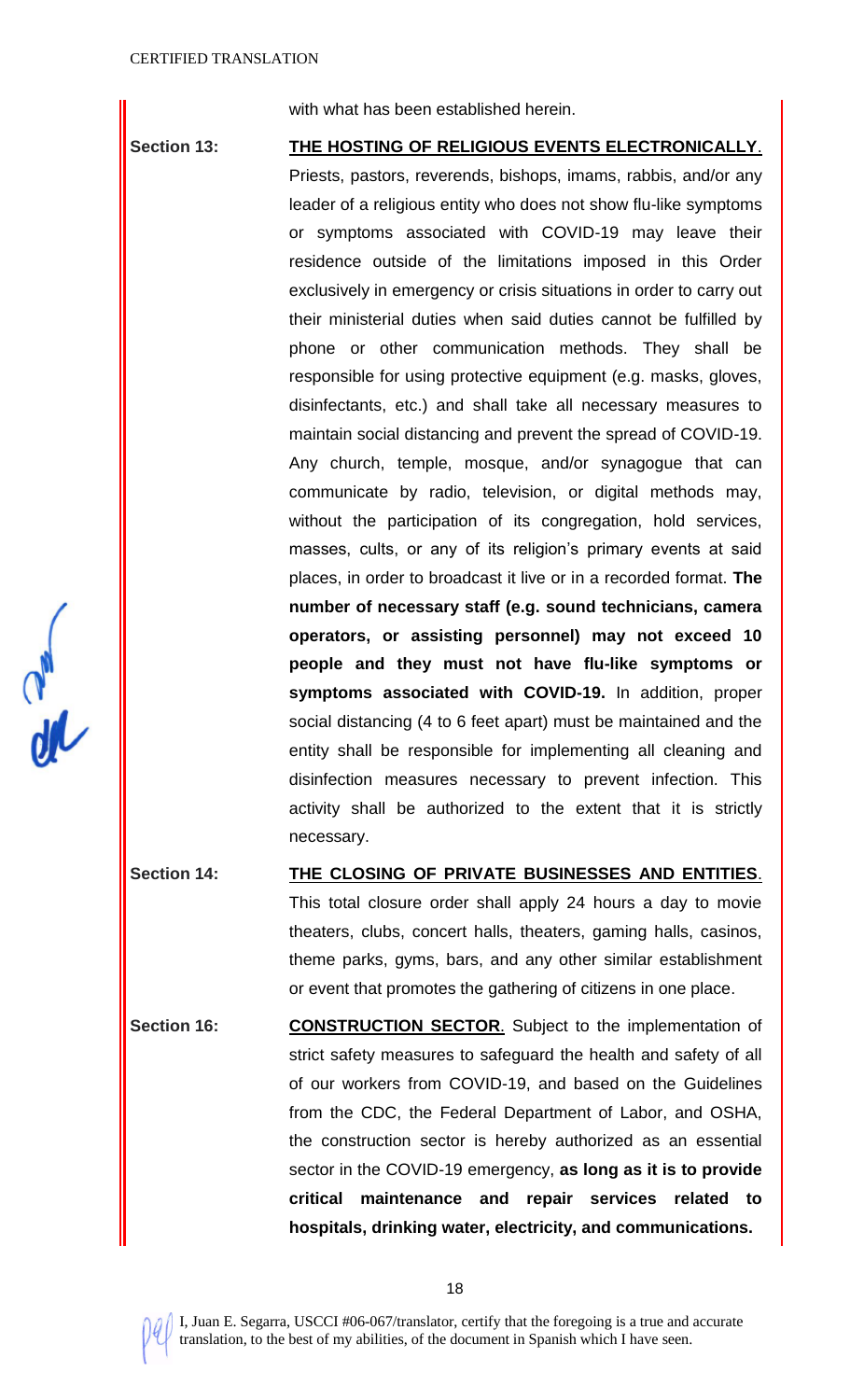**Section 16: MARITIME TRAFFIC OF RECREATIONAL VESSELS**. The Department of Natural and Environmental Resources (DNER) is hereby ordered to:

- a) Issue orders, guidelines, and circular letters, among others, for the **closure of all marinas** in Puerto Rico in order to discourage the maritime traffic of recreational vessels in our territorial waters and establish exceptions to the above based on emergency, commercial fishing, residents in vessels, and federal regulations criteria.
- b) in coordination with the Puerto Rico Police Bureau and any Municipal Police Department, establish a costal surveillance plan to ensure that all vessels comply with this Executive Order and/or all DNER orders, guidelines, and circular letters, among others.

The DNER Ranger Corps, the Puerto Rico Police Bureau, and any Municipal Police force in Puerto Rico are authorized to intervene with any person who disembarks from any type of vessel and enters and/or attempts to enter our shores in violation of the Executive Order established herein and/or in violation of the DNER's orders, guidelines, and circular letters, among others.

Mayors of coastal municipalities who can receive boats or any other means of maritime transportation shall be authorized to prevent the entry of any person to Puerto Rico through these methods. They may coordinate their efforts with their Municipal Police, the DNERs, and the Puerto Rico Police Department.

**Section 17: NONCOMPLIANCE**. Failure to comply with the provisions of this Executive Order by any person or business shall result in the imposition of the criminal penalties and fines established by the provisions of any applicable law and of Act 20-2017, as amended, which sets a penalty of imprisonment not to exceed six (6) months, or a fine of not more than five thousand dollars (\$5,000), or both penalties, at the discretion of the court and/or any applicable law. Furthermore, in accordance with the provisions of Art. 33 of the Health Department Act, "Any natural or legal person who violates the provisions of this Act or the regulations issued by the Department of Health thereunder shall incur a misdemeanor, and upon conviction, may be sentenced

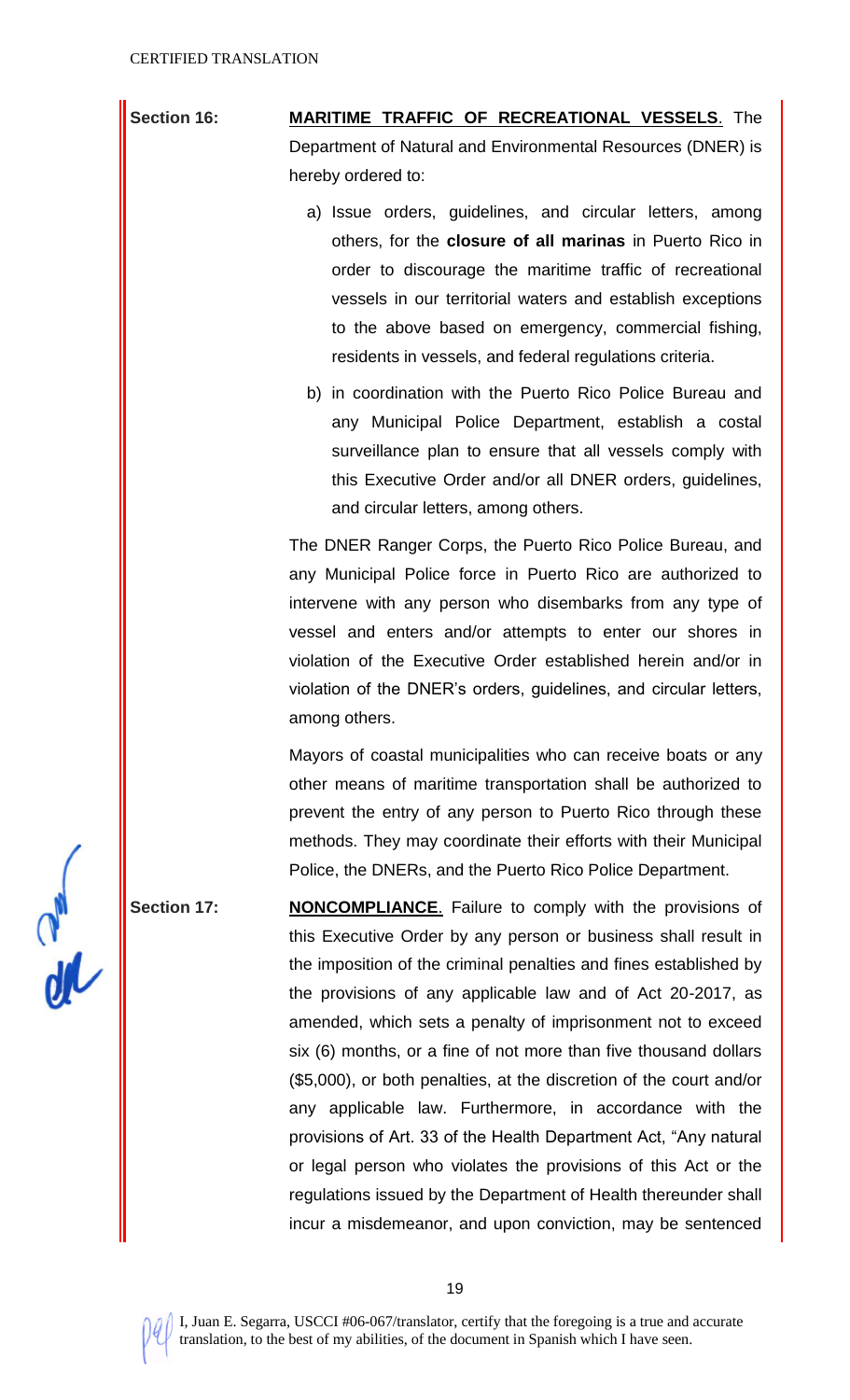to imprisonment that shall not exceed six (6) months, or a fine of not more than five thousand dollars (\$5,000), or both penalties, at the discretion of the court." Lastly, failure to comply with the Price Freeze Orders issued by the DACO shall result in the sanctions and fines imposed by that agency, as well as the ones mentioned in this section.

The Puerto Rico Police Bureau of the Puerto Rico Department of Public Safety is hereby ordered to take all necessary measures to enforce compliance with the provisions of this Executive Order.

- Section 18: **DEFINITION OF "AGENCY"**. For the purposes of this Executive Order, the term "Agency" refers to any agency, instrumentality, office, or department of the Executive Branch of the Government of Puerto Rico, including public corporations, regardless of its name.
- Section 19: **MODIFICATIONS**. While this Executive Order is in effect, meetings shall continue to be held with the Medical Task Force, the Economic Task Force, and the Social Task Force that shall be created shortly, in order to assess the results of the measures taken and to implement any modifications that may be necessary on a timely manner.
- **Section 20: DEROGATION**. This Executive Order supersedes any other executive order that may be inconsistent with the provisions herein, to the extent of such inconsistency.
- **Section 21: VALIDITY**. This Executive Order shall enter into force on April 13, 2020, and shall remain in force until May 3, 2020, and/or until further notice.
- **Section 22: <b>SEVERABILITY.** The provisions of this Executive Order are separate and independent of each other, and if any part, section, provision, or sentence of this Executive Order is declared unconstitutional, void, or invalid by a court of jurisdiction and venue, such decision shall not affect the validity of the remaining provisions, which shall remain in full force.
- **Section 23: NON-CREATION OF ENFORCEABLE RIGHTS**. This Executive Order is not intended to create any rights, substantive or procedural, enforceable at law or equity, by any person or entity, in any matter, civil, criminal, or administrative, against the Government of Puerto Rico or its agencies, officials,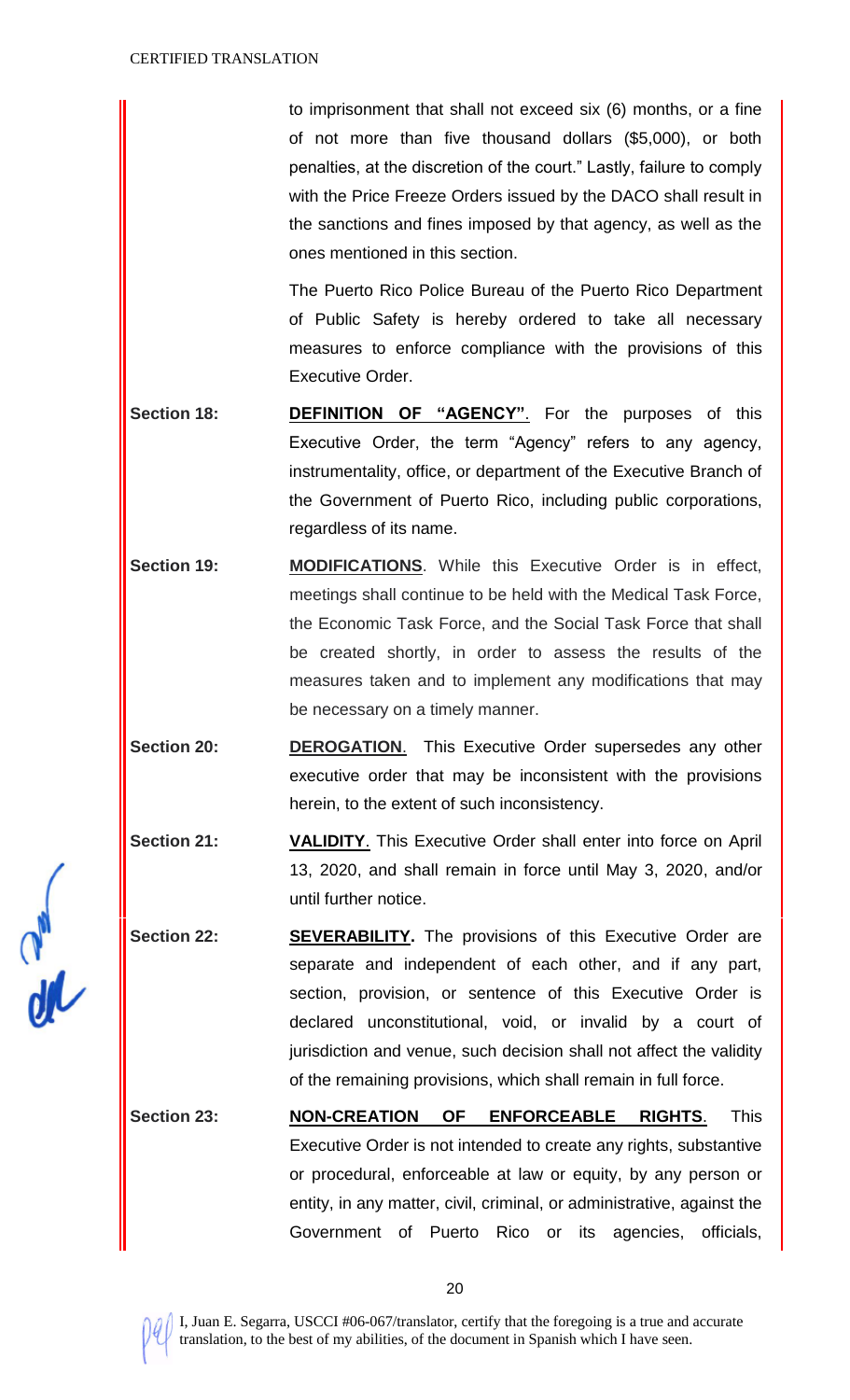employees, or any other person.

SECTION 23: **PUBLICATION**. This Executive Order must be filed immediately with the Department of State and the widest possible publication is hereby ordered.



**IN TESTIMONY WHEREOF**, I hereby issue this Executive Order under my signature and cause the Great Seal of the Government of Puerto Rico to be affixed in San Juan, Puerto Rico, on this *12th* day of April of 2020.

**WANDA VÁZQUEZ-GARCED GOVERNOR** 

Enacted in accordance with the law on this *12* day of April of 2020.

**ELMER L. ROMÁN-GONZÁLEZ SECRETARY OF STATE**